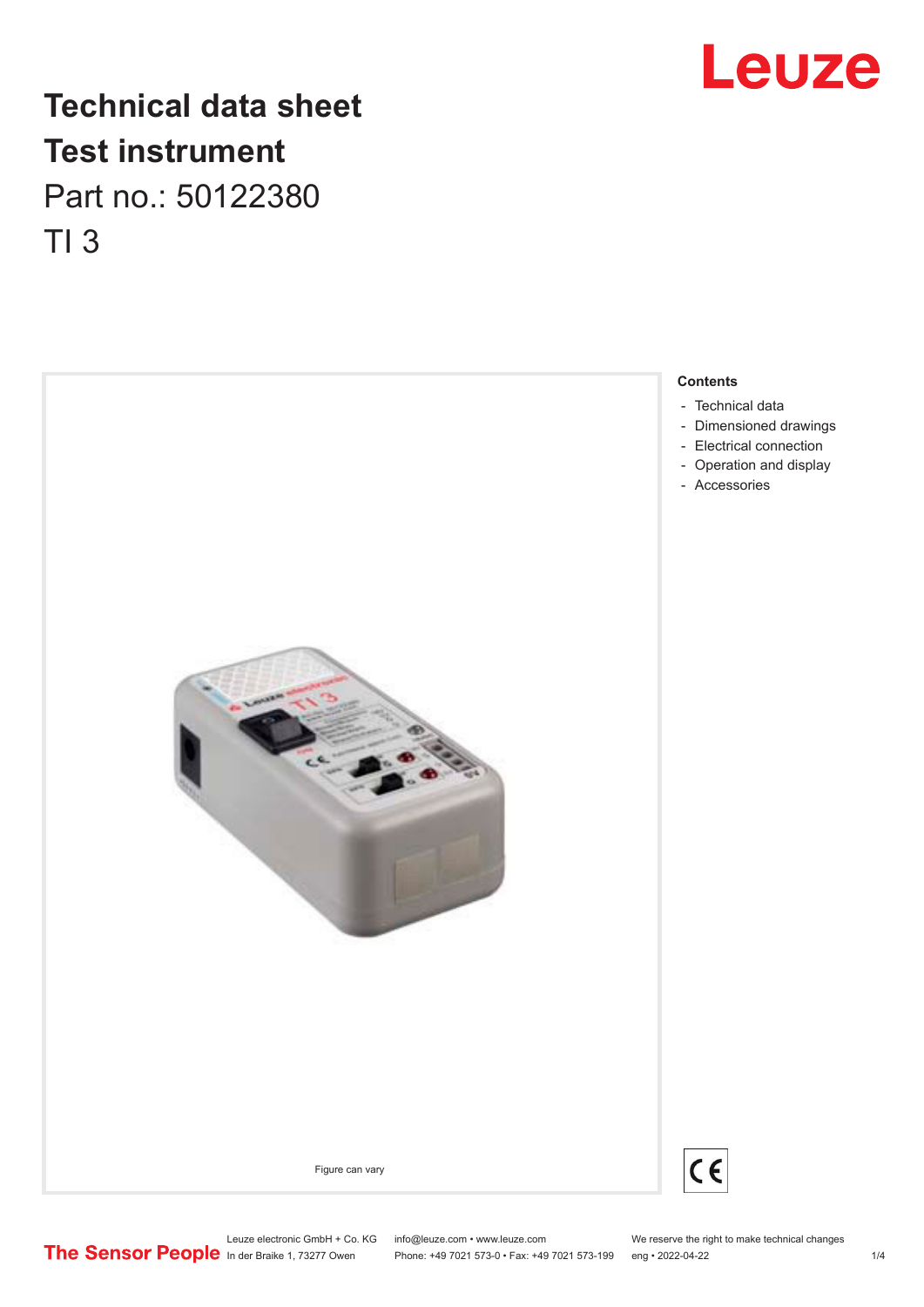## <span id="page-1-0"></span>**Technical data**

# Leuze

| <b>Basic data</b>               |                                       | <b>Mech</b>    |
|---------------------------------|---------------------------------------|----------------|
| <b>Suitable for</b>             | Binary switching sensors              | Desig<br>Dimer |
| <b>Functions</b>                |                                       | Housi          |
| <b>Functions</b>                | Configuration and test device         | Net w          |
| <b>Electrical data</b>          |                                       | Housi          |
|                                 |                                       | Oper           |
| Performance data                |                                       | Type           |
| Supply voltage U <sub>B</sub>   | 24 V, DC                              |                |
| <b>Battery technology</b>       | Lilon                                 | Opera          |
| <b>Battery storage capacity</b> | $1A \cdot h$                          |                |
| <b>Operating voltage</b>        | 18 V DC (battery)                     | Envii          |
|                                 |                                       |                |
| <b>Outputs</b>                  |                                       | <b>Ambi</b>    |
| <b>Output voltage</b>           | <b>18 V DC</b>                        | <b>Certi</b>   |
|                                 |                                       |                |
| <b>Connection</b>               |                                       | <b>Class</b>   |
| <b>Number of connections</b>    | 2 Piece(s)                            |                |
|                                 |                                       | Custo          |
| <b>Connection 1</b>             |                                       | <b>ECLA</b>    |
| <b>Function</b>                 | Signal IN                             | <b>ECLA</b>    |
|                                 | Voltage supply                        | <b>ECLA</b>    |
| <b>Type of connection</b>       | Terminal                              | <b>ECLA</b>    |
| Type of terminal                | Spring-cage terminal                  | <b>ECLA</b>    |
| No. of pins                     | 4-pin                                 | <b>ECLA</b>    |
|                                 |                                       | <b>ETIM</b>    |
| <b>Connection 2</b>             |                                       | <b>ETIM</b>    |
| <b>Function</b>                 | DC jack for power supply unit charger | <b>ETIM</b>    |
| <b>Type of connection</b>       | Jack socket                           |                |

| Design                                                                                                                                                                           | Cubic                  |
|----------------------------------------------------------------------------------------------------------------------------------------------------------------------------------|------------------------|
| Dimension (W x H x L)                                                                                                                                                            | 55 mm x 35 mm x 110 mm |
| <b>Housing material</b>                                                                                                                                                          | Plastic                |
| Net weight                                                                                                                                                                       | 192 <sub>g</sub>       |
| <b>Housing color</b>                                                                                                                                                             | Gray                   |
| <b>Operation and display</b>                                                                                                                                                     |                        |
| Type of display                                                                                                                                                                  | <b>Buzzer</b>          |
|                                                                                                                                                                                  | LED                    |
| <b>Operational controls</b>                                                                                                                                                      | Slide switch           |
| <b>Environmental data</b>                                                                                                                                                        |                        |
| Ambient temperature, operation                                                                                                                                                   | 540 °C                 |
| <b>Certifications</b>                                                                                                                                                            |                        |
| <b>Classification</b>                                                                                                                                                            |                        |
|                                                                                                                                                                                  |                        |
|                                                                                                                                                                                  | 85389099               |
|                                                                                                                                                                                  | 27279211               |
|                                                                                                                                                                                  | 19200502               |
|                                                                                                                                                                                  | 19200502               |
|                                                                                                                                                                                  | 19200504               |
|                                                                                                                                                                                  | 19200504               |
|                                                                                                                                                                                  | 19200504               |
|                                                                                                                                                                                  | EC001418               |
| <b>Customs tariff number</b><br><b>ECLASS 5.1.4</b><br>ECLASS 8.0<br><b>ECLASS 9.0</b><br><b>ECLASS 10.0</b><br>ECLASS 11.0<br>ECLASS 12.0<br><b>ETIM 5.0</b><br><b>ETIM 6.0</b> | EC001418               |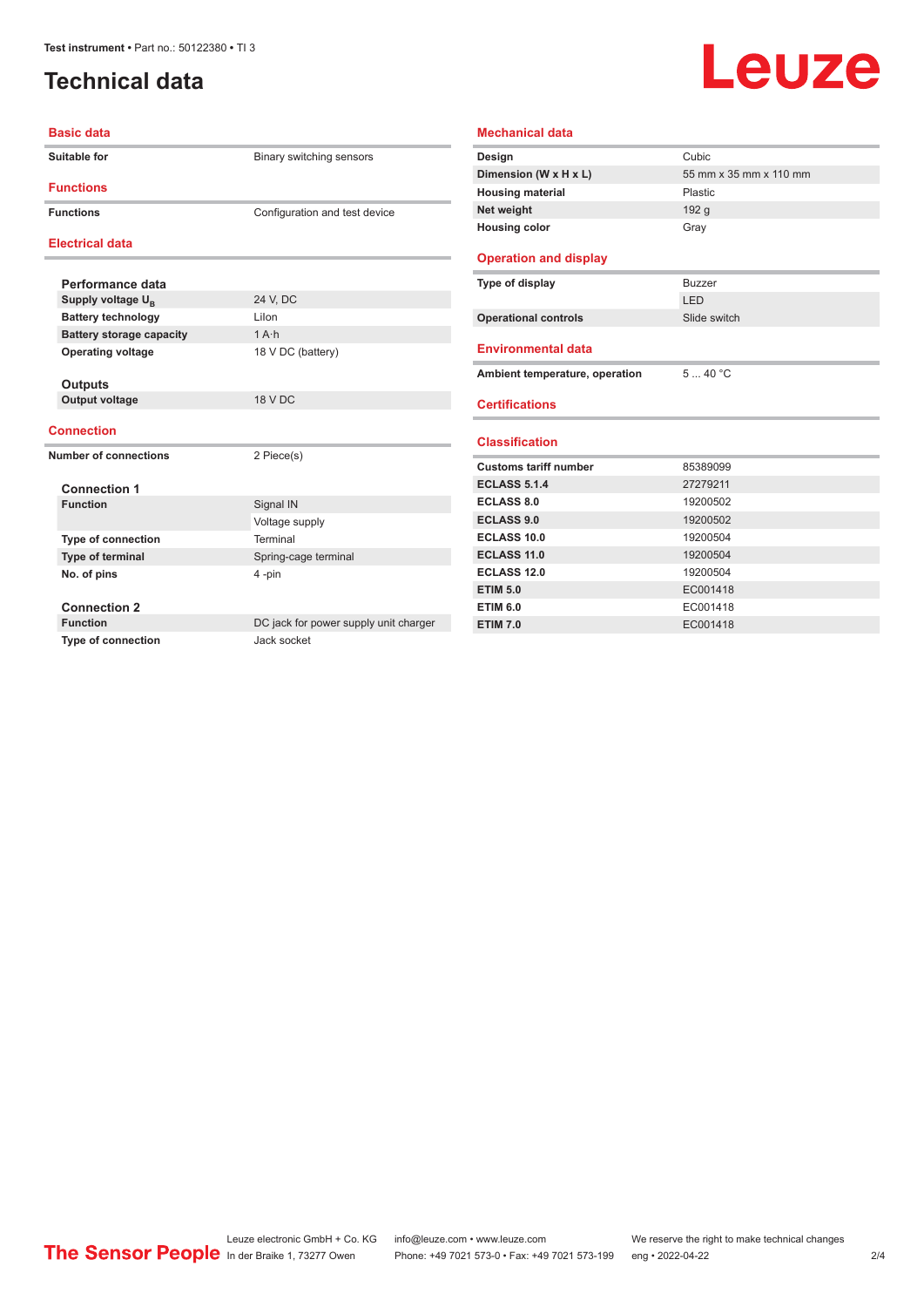# <span id="page-2-0"></span>**Dimensioned drawings**

All dimensions in millimeters





- A Slide switch PNP / NPN, selectable
- B Slide switch PNP / NPN, selectable
- C On / Off
- I 18 V DC
- E DC jack for power supply unit charger
- F Spring-cage connection 0V
- G Spring-cage connection input A
- H Spring-cage connection input B
- 1/2 LED indicator 3 Power LED
- 

## **Electrical connection**

#### **Connection 1**

| <b>Function</b>    | Signal IN            |
|--------------------|----------------------|
|                    | Voltage supply       |
| Type of connection | Terminal             |
| Type of terminal   | Spring-cage terminal |
| No. of pins        | $4 - pin$            |
|                    |                      |

#### **Connection 2**

| <b>Function</b>    | DC jack for power supply unit charger |
|--------------------|---------------------------------------|
| Type of connection | Jack socket                           |

# **Operation and display**

| <b>LED</b>     | <b>Display</b>          | <b>Meaning</b>                   |
|----------------|-------------------------|----------------------------------|
|                | Red, continuous light   | Switching output/switching state |
| $\overline{2}$ | Red, continuous light   | Switching output/switching state |
| 3              | Red, continuous light   | Operational readiness            |
|                | Green, continuous light | Charging complete                |
|                |                         |                                  |